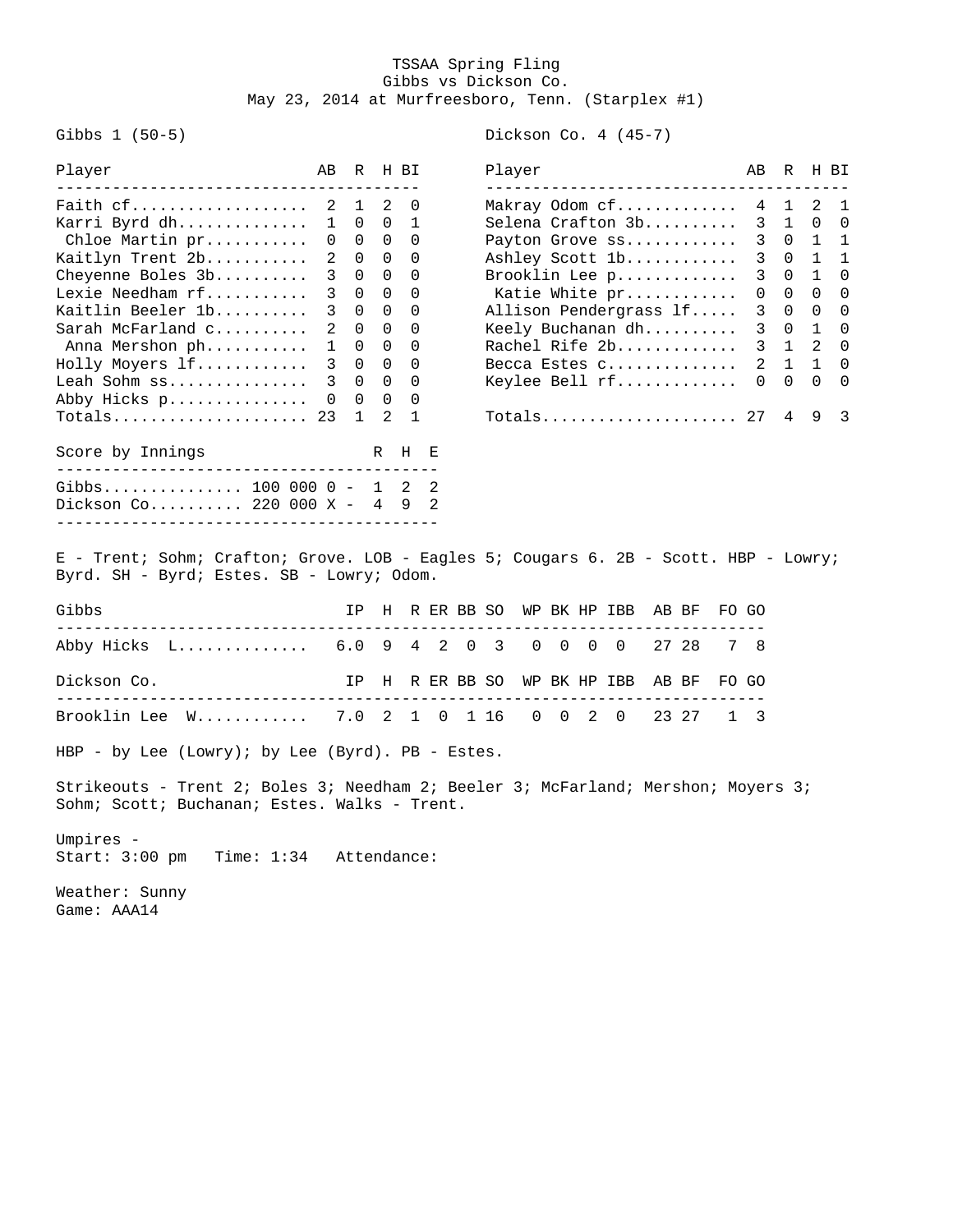## **Play-by-Play**

TSSAA Spring Fling Gibbs vs Dickson Co. - Play-by-Play May 23, 2014 at Murfreesboro, Tenn. (Starplex #1)

Score by Innings The R H E ----------------------------------------- Gibbs................. 100 000 0 - 1 2 2 Dickson Co.......... 220 000 X - 4 9 2 -----------------------------------------

Gibbs starters: 21/cf Lowry; 20/dh Byrd; 14/2b Trent; 5/3b Boles; 4/rf Needham; 11/1b Beeler; 22/c McFarland; 13/lf Moyers; 3/ss Sohm; 18/p Hicks; Dickson Co. starters: 44/cf Odom; 4/3b Crafton; 23/ss Grove; 14/1b Scott; 0/p Lee; 7/lf Pendergrass; 11/dh Buchanan; 5/2b Rife; 34/c Estes; 21/rf Bell;

**Gibbs 1st -** Lowry hit by pitch. Lowry stole second. Lowry advanced to third on a passed ball. Byrd out at first p to 2b, SAC, bunt, RBI; Lowry scored, unearned. Trent walked. Boles struck out looking. Needham reached on a fielding error by ss; Trent advanced to second. Beeler struck out swinging. *1 run, 0 hits, 1 error, 2 LOB.*

**Dickson Co. 1st -** Odom singled, advanced to second on a throwing error by 2b. Odom stole third. Crafton reached on a fielding error by ss, advanced to second on the throw; Odom scored, unearned. Grove popped up to p. Scott doubled to center field, RBI; Crafton scored, unearned. Lee singled to left field, advanced to second on the throw; Scott advanced to third. White pinch ran for Lee. Pendergrass grounded out to p. Buchanan popped up to lf. *2 runs, 3 hits, 2 errors, 2 LOB.*

Gibbs 2nd - Lee to p for White. McFarland struck out swinging. Moyers struck out swinging. Sohm reached on a fielding error by 3b. Lowry singled; Sohm advanced to second, out at second cf to 3b to 2b. *0 runs, 1 hit, 1 error, 1 LOB.*

**Dickson Co. 2nd -** Rife singled, bunt. Estes singled to shortstop; Rife advanced to second. Odom singled up the middle, RBI; Estes advanced to second; Rife scored. Crafton reached on a fielder's choice; Odom out at second ss to 2b; Estes advanced to third. Grove singled to second base, RBI; Crafton advanced to second; Estes scored. Scott struck out looking. Lee grounded out to p. *2 runs, 4 hits, 0 errors, 2 LOB.*

**Gibbs 3rd -** Byrd grounded out to 2b. Trent struck out swinging. Boles struck out swinging. *0 runs, 0 hits, 0 errors, 0 LOB.*

**Dickson Co. 3rd -** Pendergrass grounded out to p. Buchanan singled to shortstop. Rife singled, bunt; Buchanan advanced to second. Estes out at first p to 2b, SAC, bunt; Rife advanced to second; Buchanan advanced to third. Odom popped up to lf. *0 runs, 2 hits, 0 errors, 2 LOB.*

**Gibbs 4th -** Needham struck out swinging. Beeler struck out swinging. McFarland popped up to 2b. *0 runs, 0 hits, 0 errors, 0 LOB.*

**Dickson Co. 4th -** Crafton popped up to ss. Grove grounded out to p. Scott popped up to rf. *0 runs, 0 hits, 0 errors, 0 LOB.*

**Gibbs 5th -** Moyers struck out swinging. Sohm grounded out to 3b. Lowry singled through the right side. Byrd hit by pitch; Lowry advanced to second. Martin pinch ran for Byrd. Trent struck out swinging. *0 runs, 1 hit, 0 errors, 2 LOB.*

**Dickson Co. 5th -** Lee grounded out to 1b unassisted. Pendergrass popped up to rf. Buchanan struck out swinging. *0 runs, 0 hits, 0 errors, 0 LOB.*

**Gibbs 6th -** Boles struck out swinging. Needham struck out swinging. Beeler struck out swinging. *0 runs, 0 hits, 0 errors, 0 LOB.*